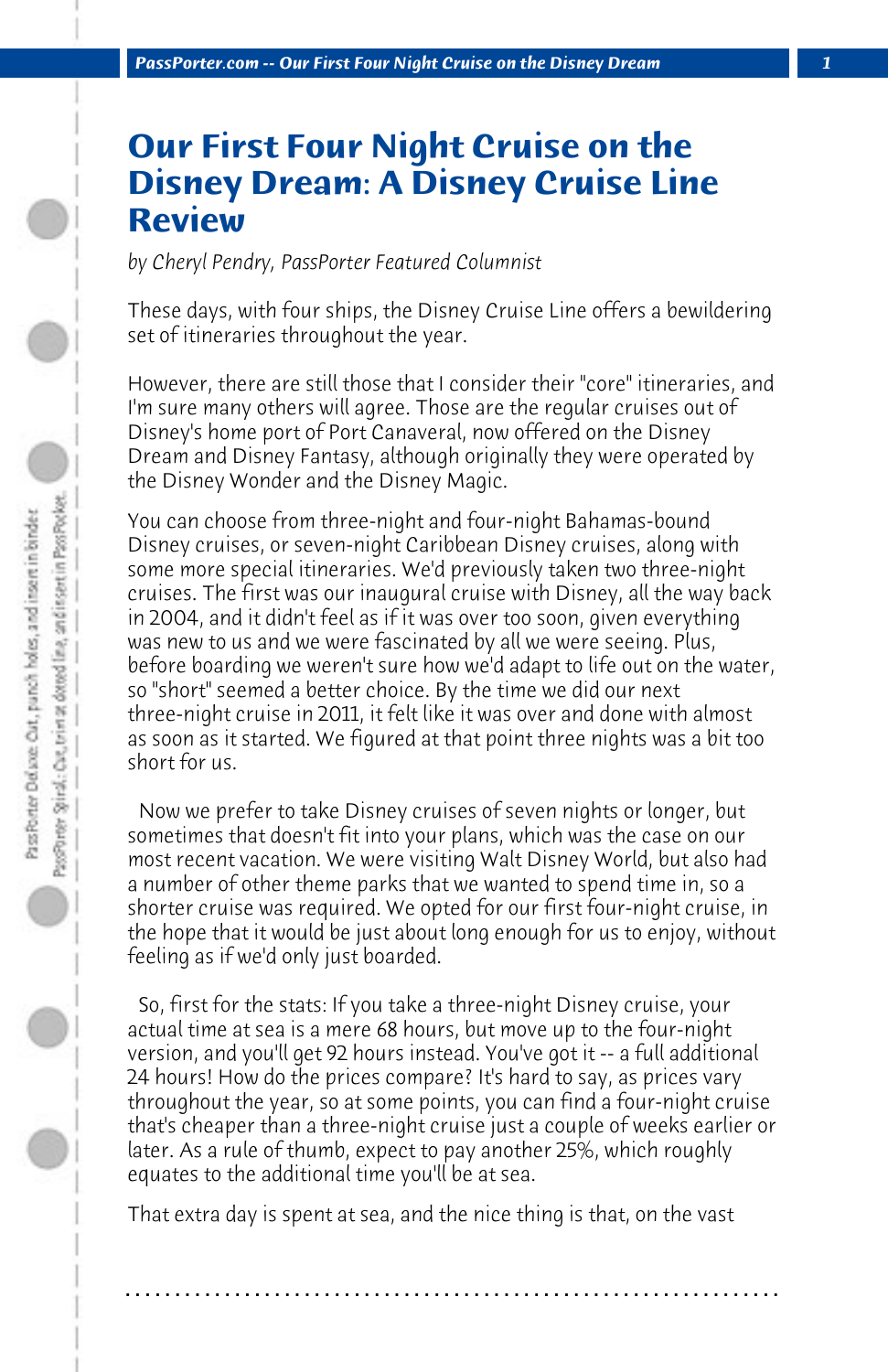majority of four-night itineraries out of Port Canaveral, it comes after your visits to Nassau and Disney's private island, Castaway Cay. That means, if you're so inclined to get off and explore at both ports of call, you have a nice, relaxing day to end your cruise. Trust me, having been on a number of cruises, particularly longer ones, where you visit one port after another in quick succession, ending it all with a day at sea is something to look forward to.

 As the extra day is at sea, it immediately opens up more on-board activities, and for us, it was a wonderful opportunity to enjoy brunch at Palo, always a must for us. If shopping is your thing, then you'll find the shops open during your day at sea, whereas maritime regulations require they be closed when you're in port.

 The day also gives a good opportunity to sample lunches on board the ship, which you may miss if you're on a shore excursion. We were very impressed by our lunch at Enchanted Garden, and I'd recommend it in a heartbeat. Cabanas was very nice, although we learned that they do change the menu during the four-night cruise; the day we had lunch there, sadly it wasn't offering the sushi that had been on the menu on the other days.

 Another nice bonus of having a four-night cruise, rather than a three-night one comes if you want to squeeze in a special adults-only dinner at either Palo or Remy. On the three-night, as you already have the three regular restaurants to rotate through, to eat at either of the adults-only offerings, you'll need to miss one of those dining rooms. That's a shame, particularly if it's your first chance to experience them. Whether three- or four-night cruise, it's hard to know what night to choose for Palo or Remy, as you don't learn your dining rotation assignment until you step on board. At least with the extra night, you won't have to miss a a dining room. Interestingly, we ended up with a rotation that put us in the same restaurant two nights in a row. Given it was our first four-night cruise, I'd expected the repeat night to be our final one on board [Editor's Note: Normally, the second and third nights $\&$ #39; meals are served in the same dining room].

 So did the four-night cruise feel rushed? Not as much as the three-night version for us. I think that's where the extra day made a huge difference. With the three-night, because your first night comes so soon after you've boarded, it does feel by the second night as if it's over as soon as it's started; suddenly "tomorrow night" is your final night on board. At least we didn't have that feeling quite so soon on the four-night itinerary.

 Another nice thing for us was that we actually felt it was worth our

**. . . . . . . . . . . . . . . . . . . . . . . . . . . . . . . . . . . . . . . . . . . . . . . . . . . . . . . . . . . . . . . . . .**